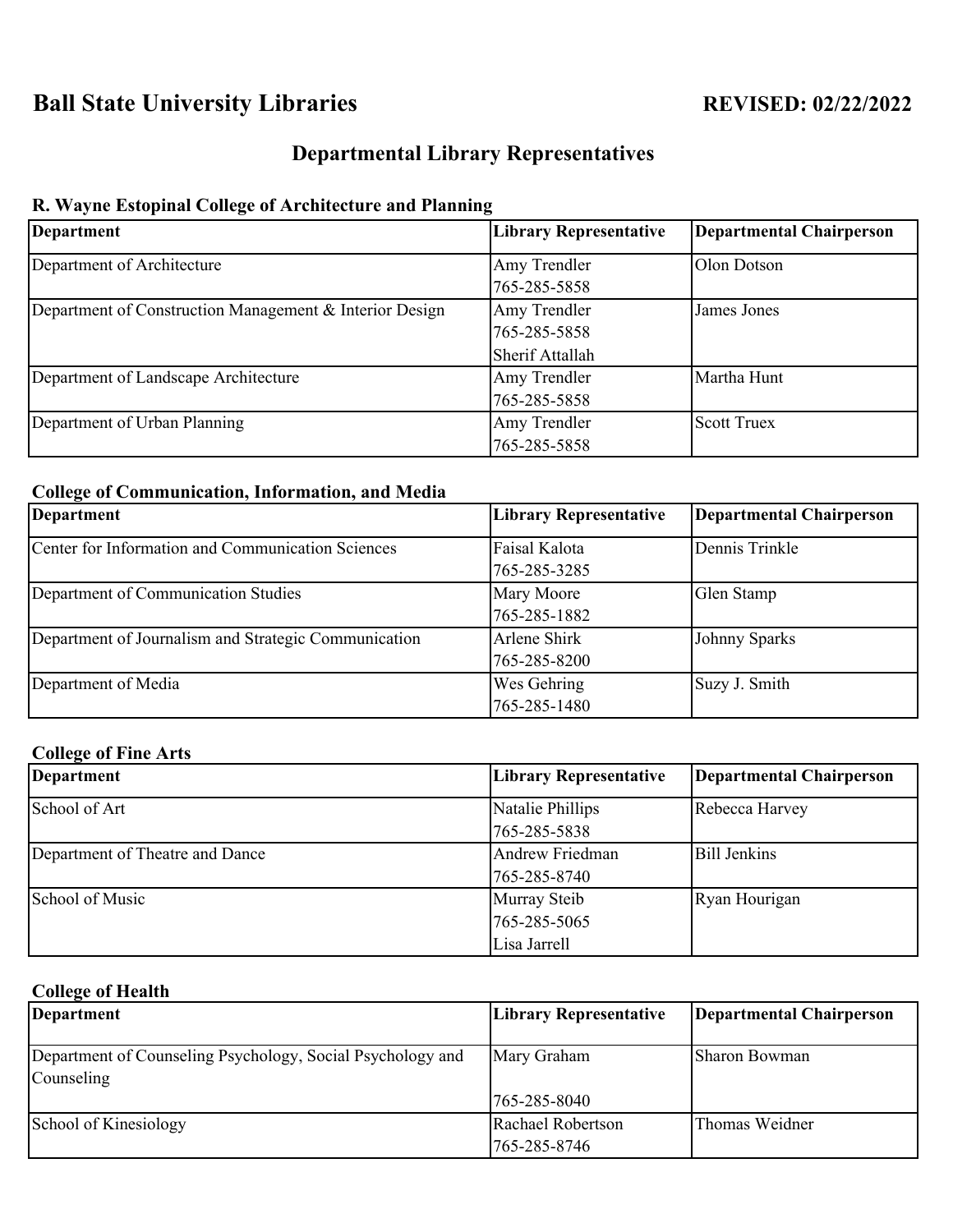| Department of Military Science               | Denise Snyder    | James Babbitt  |
|----------------------------------------------|------------------|----------------|
|                                              | 765-285-8341     |                |
| School of Nursing                            | DeLisa Flynn     | Linda Siktberg |
|                                              | 765-285-5571     |                |
| Department of Nutrition and Health Science   | Jean Marie Place | Alyce Fly      |
|                                              | 765-285-5961     |                |
| Department of Social Work                    | Ronald Dolon     | Greta Slater   |
|                                              | 765-285-1016     |                |
| Department of Speech Pathology and Audiology | Lauren Shaffer   | Lauren Shaffer |
|                                              | 765-285-8162     |                |

### **College of Sciences and Humanities**

| <b>Department</b>                                      | <b>Library Representative</b> | <b>Departmental Chairperson</b> |
|--------------------------------------------------------|-------------------------------|---------------------------------|
| Department of Anthropology                             | <b>Robert Phillips</b>        | Susan Homes Hogue               |
|                                                        | 765-285-1575                  |                                 |
| Department of Biology                                  | James Olesen                  | Kemuel Badger                   |
|                                                        | 765-285-8820                  |                                 |
| Department of Chemistry                                | Philip Albiniak               | Robert Sammelson                |
|                                                        | 765-285-8060                  |                                 |
| Department of Computer Science                         | Fu-Shing Sun                  | Jennifer Coy                    |
|                                                        | 765-285-8641                  |                                 |
| Department of Criminal Justice and Criminology         | Benjamin Gibbs                | Benjamin Gibbs                  |
|                                                        | 765-285-5102                  |                                 |
| Department of English                                  | Mary Lou Vercellotti          | Sean Lovelace                   |
|                                                        | 765-285-8389                  |                                 |
| Department of Environment, Geology & Natural Resources | <b>Scott Rice-Snow</b>        | <b>Scott Rice-Snow</b>          |
|                                                        | 765-285-8269                  |                                 |
| Department of Geography                                | Jorn Seemann                  | Petra Zimmermann                |
|                                                        | 765-285-1774                  |                                 |
| Department of History                                  | Wendy Soltz                   | <b>Abel Alves</b>               |
|                                                        | 765-285-8743                  |                                 |
| Department of Mathematical Sciences                    | <b>Jose Contreras</b>         | Michael Karls                   |
|                                                        | 765-285-8640                  |                                 |
| Department of Modern Languages and Classics            | Ellen Thorington              | Jennifer Rathbun                |
|                                                        | 765-285-1361                  |                                 |
| Department of Philosophy and Religious Studies         | Jeffrey Brackett              | Jill Coleman                    |
|                                                        | 765-285-8038                  |                                 |
| Department of Physics and Astronomy                    | Feng Jin                      | John Millis                     |
|                                                        | 765-285-8860                  |                                 |
| Department of Political Science                        | Charles Taylor                | Darren Wheeler                  |
|                                                        | 765-285-8780                  |                                 |
| Department of Psychological Science                    | Kerri True                    | Linh Littleford                 |
|                                                        | 765-285-1711                  |                                 |
| Department of Sociology                                | Chad Menning                  | Chad Menning                    |
|                                                        | 765-285-5977                  |                                 |